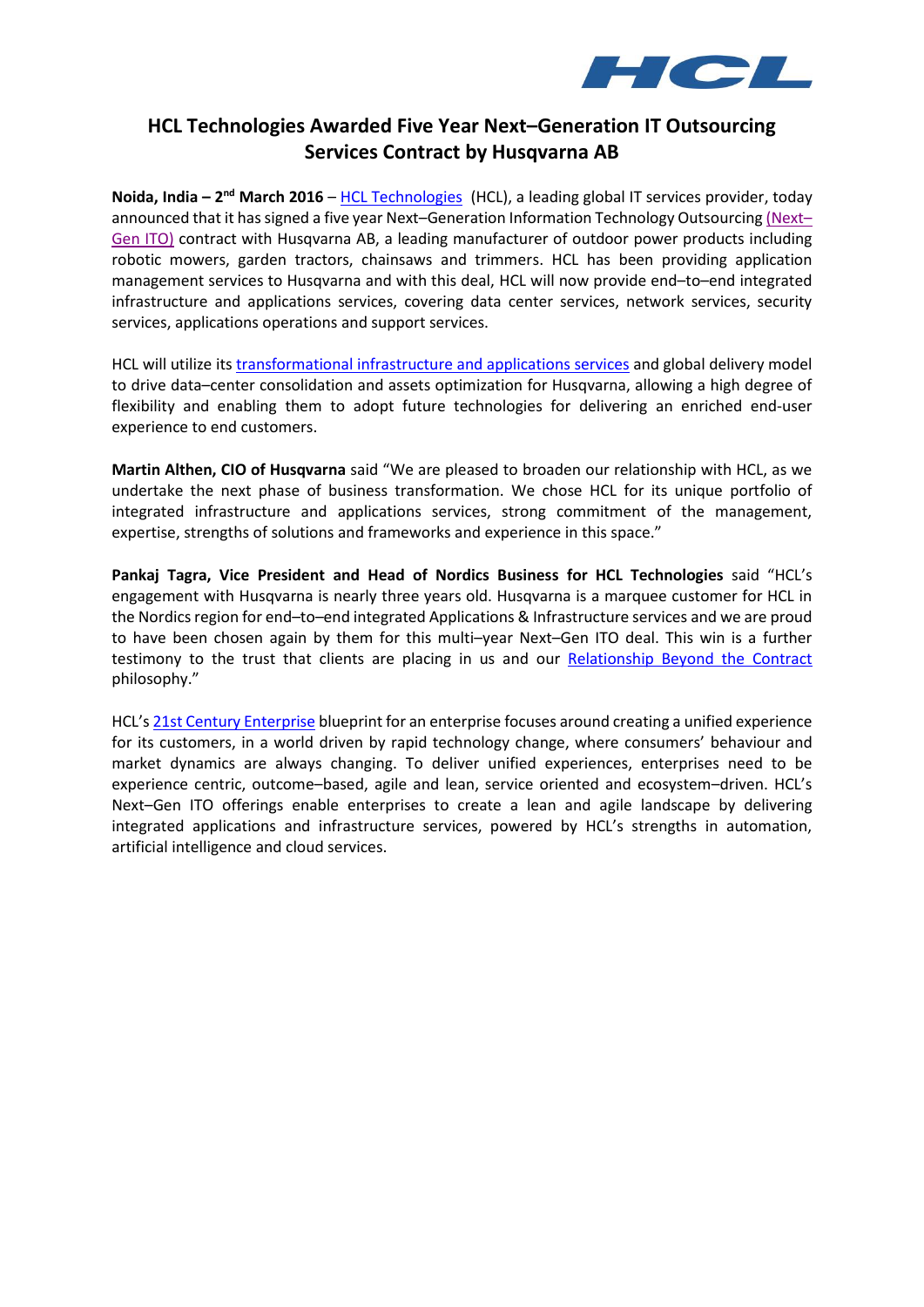

## **About HCL Technologies**

HCL Technologies is a leading global IT services company working with clients in areas that impact and redefine the core of their businesses. Since its emergence on global landscape after its IPO in 1999 and listing in 2000, HCL Technologies, along with its subsidiaries, today operates out of 32 countries and has consolidated revenues of US\$ 6.1 billion, as on 31st December 2015 (on Calendar Year basis). HCL focuses on 'transformational outsourcing', underlined by innovation and value creation, offering an integrated portfolio of services including Enterprise Digitalization, Internet of Things, Engineering Services Outsourcing and Next Generation IT Outsourcing that focuses on transformation-led infrastructure services, applications services and business services. HCL leverages its extensive global delivery capabilities and integrated innovation labs across the world to provide holistic, multi-service delivery in key industry verticals including Financial Services, Manufacturing, Telecommunications, Media, Publishing & Entertainment, Retail & CPG, Life sciences & Healthcare, Oil & Gas, Energy & Utilities, Travel, Transportation & Logistics and Government. With 103,696 professionals from diverse nationalities, HCL Technologies focuses on creating real value for customers by taking 'Relationships Beyond the Contract'. For more information, please visi[t www.hcltech.com](http://www.hcltech.com/)

## **HCL Forward-looking Statements**

Certain statements in this release are forward-looking statements, which involve a number of risks, uncertainties, assumptions and other factors that could cause actual results to differ materially from those in such forward-looking statements. All statements, other than statements of historical fact are statements that could be deemed forward looking statements, including but not limited to the statements containing the words 'planned', 'expects', 'believes',' strategy', 'opportunity', 'anticipates', 'hopes' or other similar words. The risks and uncertainties relating to these statements include, but are not limited to, risks and uncertainties regarding impact of pending regulatory proceedings, fluctuations in earnings, our ability to manage growth, intense competition in IT services, Business Process Outsourcing and consulting services including those factors which may affect our cost advantage, wage increases in India, customer acceptances of our services, products and fee structures, our ability to attract and retain highly skilled professionals, our ability to integrate acquired assets in a cost effective and timely manner, time and cost overruns on fixed-price, fixed-time frame contracts, client concentration, restrictions on immigration, our ability to manage our international operations, reduced demand for technology in our key focus areas, disruptions in telecommunication networks, our ability to successfully complete and integrate potential acquisitions, the success of our brand development efforts, liability for damages on our service contracts, the success of the companies /entities in which we have made strategic investments, withdrawal of governmental fiscal incentives, political instability, legal restrictions on raising capital or acquiring companies outside India, and unauthorized use of our intellectual property, other risks, uncertainties and general economic conditions affecting our industry. There can be no assurance that the forward looking statements made herein will prove to be accurate, and issuance of such forward looking statements should not be regarded as a representation by the Company, or any other person, that the objective and plans of the Company will be achieved. All forward looking statements made herein are based on information presently available to the management of the Company and the Company does not undertake to update any forward-looking statement that may be made from time to time by or on behalf of the Company.